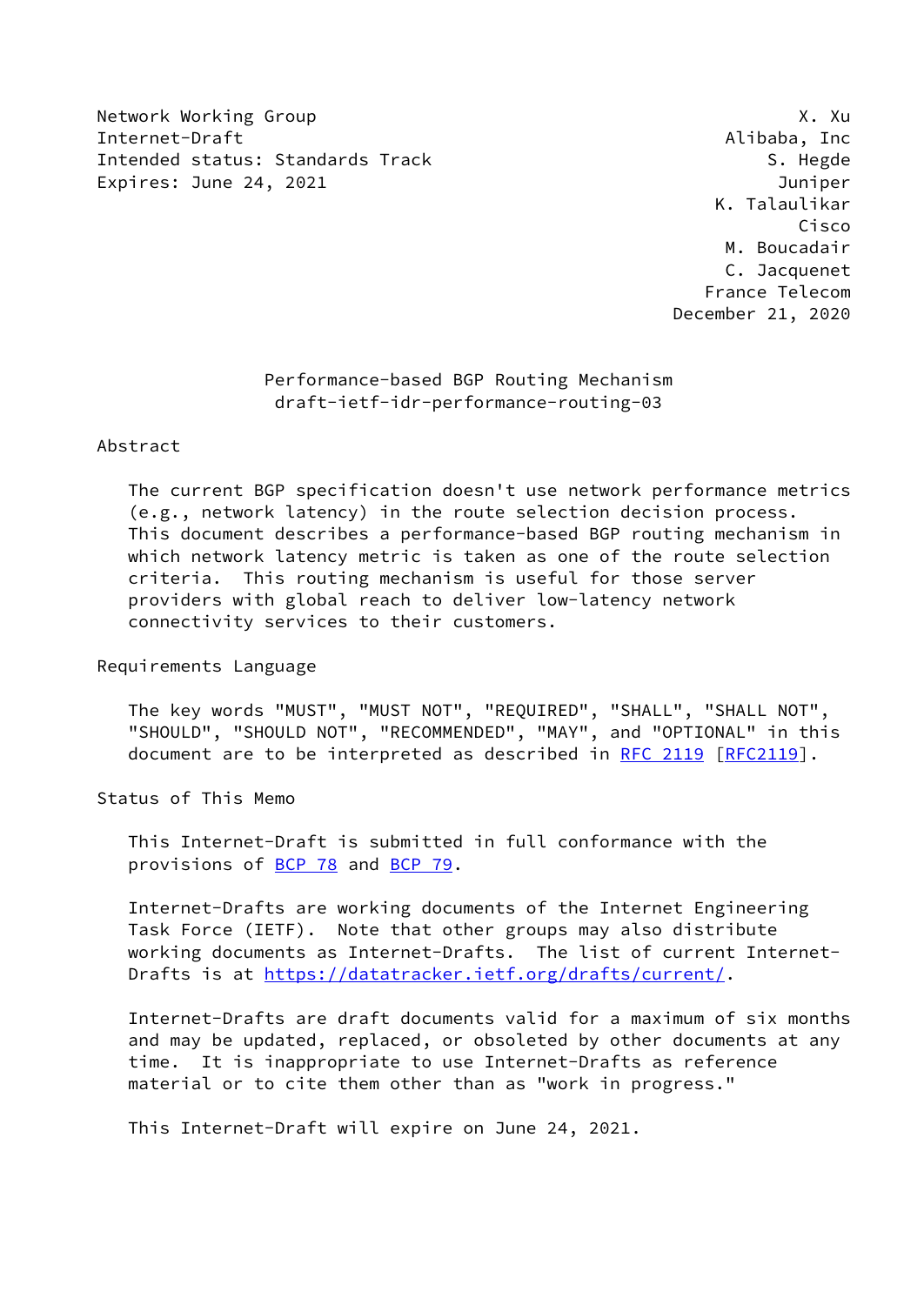<span id="page-1-1"></span>Internet-Draft December 2020

### Copyright Notice

 Copyright (c) 2020 IETF Trust and the persons identified as the document authors. All rights reserved.

This document is subject to **[BCP 78](https://datatracker.ietf.org/doc/pdf/bcp78)** and the IETF Trust's Legal Provisions Relating to IETF Documents [\(https://trustee.ietf.org/license-info](https://trustee.ietf.org/license-info)) in effect on the date of publication of this document. Please review these documents carefully, as they describe your rights and restrictions with respect to this document. Code Components extracted from this document must include Simplified BSD License text as described in Section 4.e of the Trust Legal Provisions and are provided without warranty as described in the Simplified BSD License.

# Table of Contents

|    |                                                                      |  |  |  |  |  |  |  | $\overline{\phantom{0}}^2$ |
|----|----------------------------------------------------------------------|--|--|--|--|--|--|--|----------------------------|
| 2. |                                                                      |  |  |  |  |  |  |  | $\overline{\mathbf{3}}$    |
| 3. | Performance Route Advertisement 4                                    |  |  |  |  |  |  |  |                            |
| 4. | Capability Advertisement $\ldots \ldots \ldots \ldots \ldots \ldots$ |  |  |  |  |  |  |  |                            |
| 5. | Performance Route Selection                                          |  |  |  |  |  |  |  | $\overline{5}$             |
| 6. |                                                                      |  |  |  |  |  |  |  | 6                          |
| 7. |                                                                      |  |  |  |  |  |  |  |                            |
| 8. |                                                                      |  |  |  |  |  |  |  | 8                          |
| 9. |                                                                      |  |  |  |  |  |  |  | 8                          |
|    |                                                                      |  |  |  |  |  |  |  | $\frac{8}{2}$              |
|    |                                                                      |  |  |  |  |  |  |  | 8                          |
|    | 11.1. Normative References                                           |  |  |  |  |  |  |  | $\frac{8}{2}$              |
|    | 11.2. Informative References                                         |  |  |  |  |  |  |  | <u>9</u>                   |
|    | Authors' Addresses                                                   |  |  |  |  |  |  |  | 10                         |
|    |                                                                      |  |  |  |  |  |  |  |                            |

# <span id="page-1-0"></span>[1](#page-1-0). Introduction

 Network latency is widely recognized as one of major obstacles in migrating business applications to the cloud since cloud-based applications usually have very clearly defined and stringent network latency requirements. Service providers with global reach aim at delivering low-latency network connectivity services to their cloud service customers as a competitive advantage. Sometimes, the network connectivity may travel across more than one Autonomous System (AS) under their administration. However, the BGP [[RFC4271](https://datatracker.ietf.org/doc/pdf/rfc4271)] which is used for path selection across ASes doesn't use network latency in the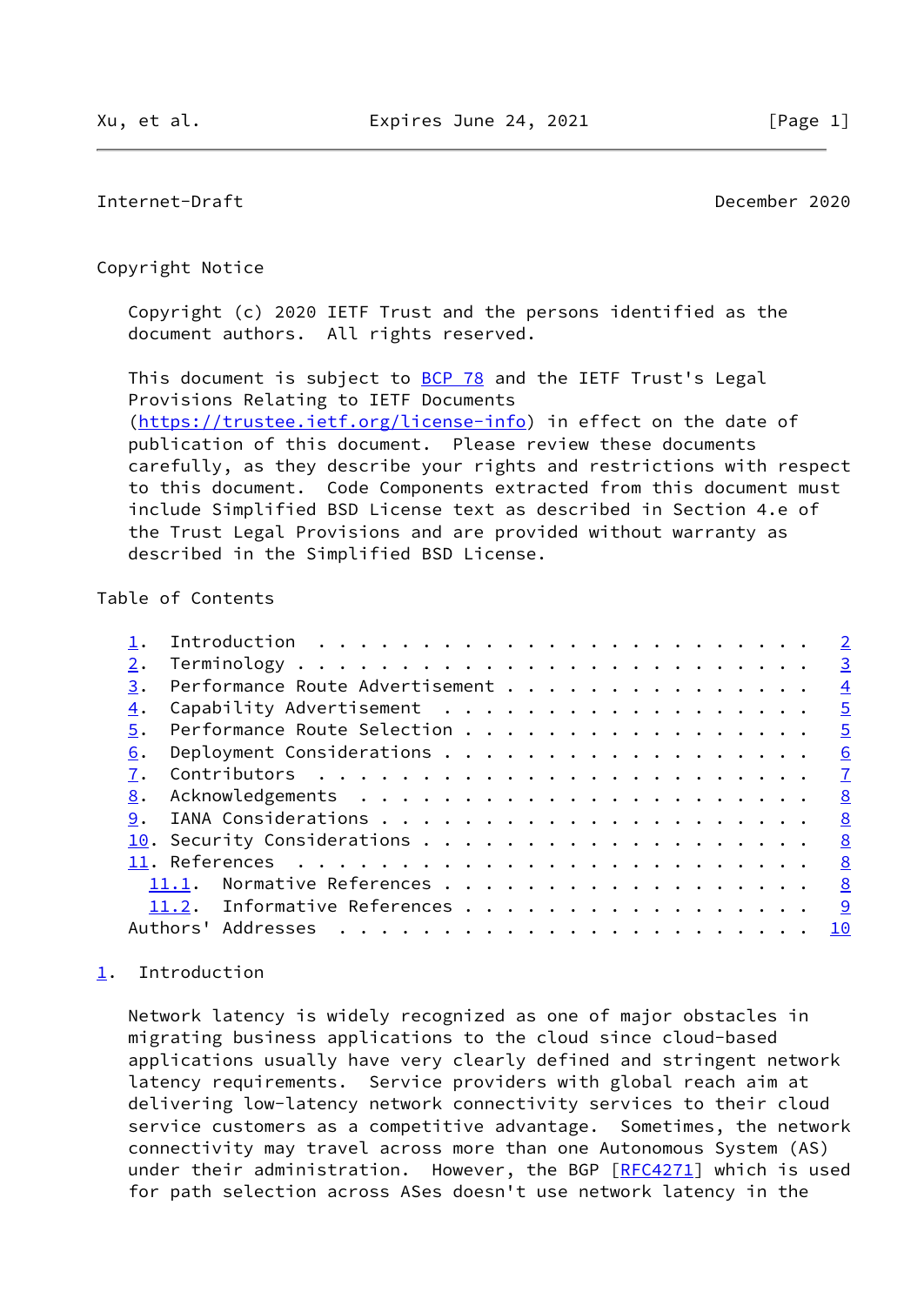route selection process. As such, the best route selected based upon the existing BGP route selection criteria may not be the best from the customer experience perspective.

Xu, et al. Expires June 24, 2021 [Page 2]

#### <span id="page-2-1"></span>Internet-Draft December 2020

 This document describes a performance-based BGP routing paradigm in which network latency metric is disseminated via a new TLV of the AIGP attribute [\[RFC7311](https://datatracker.ietf.org/doc/pdf/rfc7311)] and that metric is used as an input to the route selection process. This mechanism is useful for those server providers with global reach, which usually own more than one AS, to deliver low-latency network connectivity services to their customers.

 Furthermore, in order to be backward compatible with existing BGP implementations and have no impact on the stability of the overall routing system, it's expected that the performance routing paradigm could coexist with the vanilla routing paradigm. As such, service providers could thus provide low-latency routing services while still offering the vanilla routing services depending on customers' requirements.

 For the sake of simplicity, this document considers only one network performance metric that's the network latency metric. The support of multiple network performance metrics is out of scope of this document. In addition, this document focuses exclusively on BGP matters and therefore all those BGP-irrelevant matters such as the mechanisms for measuring network latency are outside the scope of this document.

 A variant of this performance-based BGP routing is implemented (see <http://www.ist-mescal.org/roadmap/qbgp-demo.avi>).

### <span id="page-2-0"></span>[2](#page-2-0). Terminology

This memo makes use of the terms defined in  $[REC4271]$ .

 Network latency indicates the amount of time it takes for a packet to traverse a given network path [[RFC2679](https://datatracker.ietf.org/doc/pdf/rfc2679)]. Provided a packet was forwarded along a path which contains multiple links and routers, the network latency would be the sum of the transmission latency of each link (i.e., link latency), plus the sum of the internal delay occurred within each router (i.e., router latency) which includes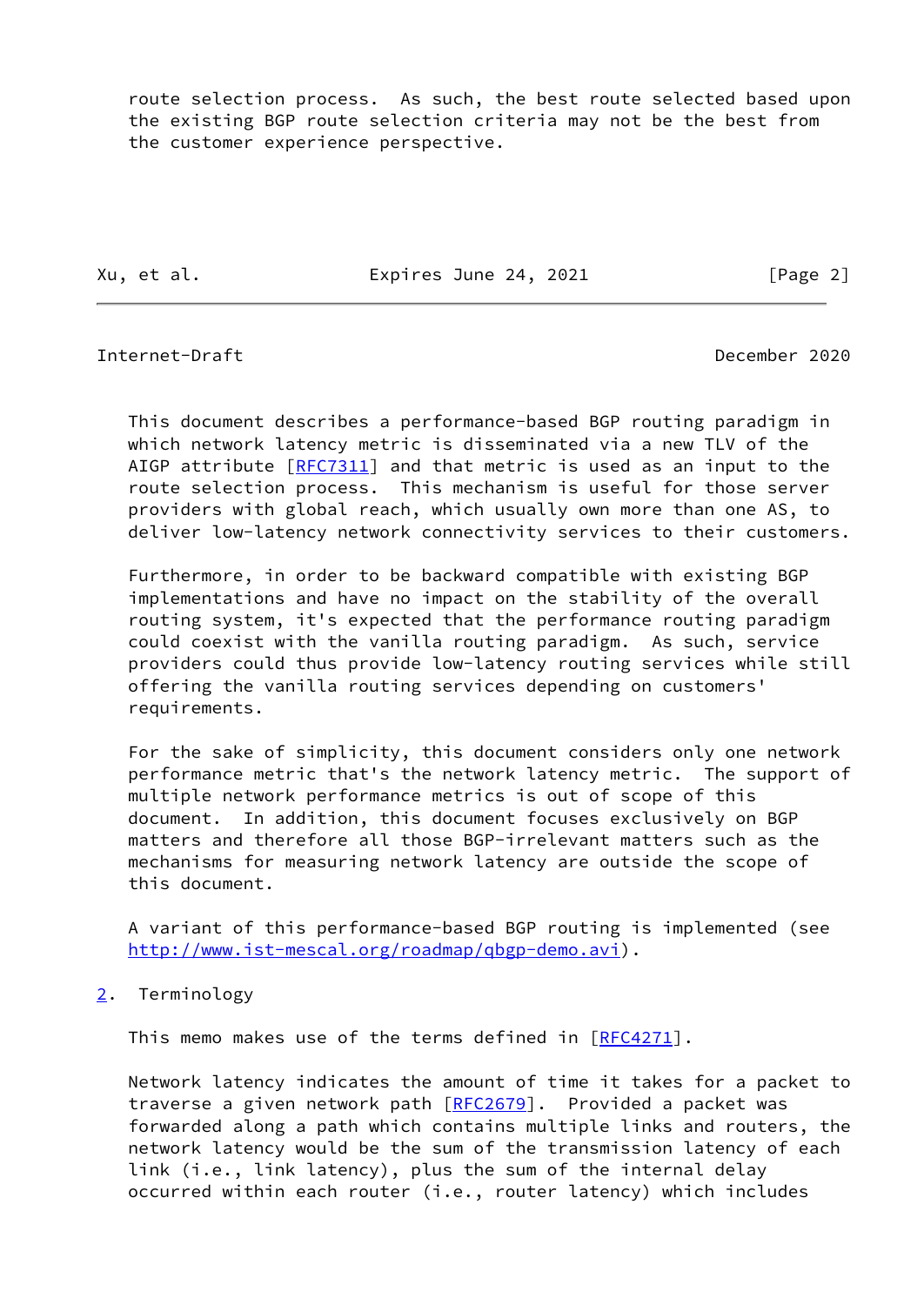queuing latency and processing latency. The sum of the link latency is also known as the cumulative link latency. In today's service provider networks which usually span across a wide geographical area, the cumulative link latency becomes the major part of the network latency since the total of the internal latency happened within each high-capacity router seems trivial compared to the cumulative link latency. In other words, the cumulative link latency could approximately represent the network latency in the above networks.

 Furthermore, since the link latency is more stable than the router latency, such approximate network latency represented by the cumulative link latency is more stable. Therefore, if there was a

Xu, et al. Expires June 24, 2021 [Page 3]

<span id="page-3-1"></span>Internet-Draft December 2020

 way to calculate the cumulative link latency of a given network path, it is strongly recommended to use such cumulative link latency to approximately represent the network latency. Otherwise, the network latency would have to be measured frequently by some means  $(e.g.,)$ PING or other measurement tools).

<span id="page-3-0"></span>[3](#page-3-0). Performance Route Advertisement

Performance (i.e., low latency) routes SHOULD be exchanged between BGP peers by means of a specific Subsequent Address Family Identifier (SAFI) of TBD (see IANA Section) and also be carried as labeled routes as per [[RFC3107](https://datatracker.ietf.org/doc/pdf/rfc3107)]. In other word, performance routes can then be looked as specific labeled routes which are associated with network latency metric.

 A BGP speaker SHOULD NOT advertise performance routes to a particular BGP peer unless that peer indicates, through BGP capability advertisement (see  $Section 4$ ), that it can process update messages with that specific SAFI field.

 Network latency metric is attached to the performance routes via a new TLV of the AIGP attribute, referred to as NETWORK\_LATENCY TLV. The value of this TLV indicates the network latency in microseconds from the BGP speaker depicted by the NEXT HOP path attribute to the address depicted by the NLRI prefix. The type code of this TLV is TBD (see IANA Section), and the value field is 4 octets in length. In some abnormal cases, if the cumulative link latency exceeds the maximum value of 0xFFFFFFFF, the value field SHOULD be set to 0xFFFFFFFF. Note that the NETWORK\_LATENCY TLV MUST NOT co-exisit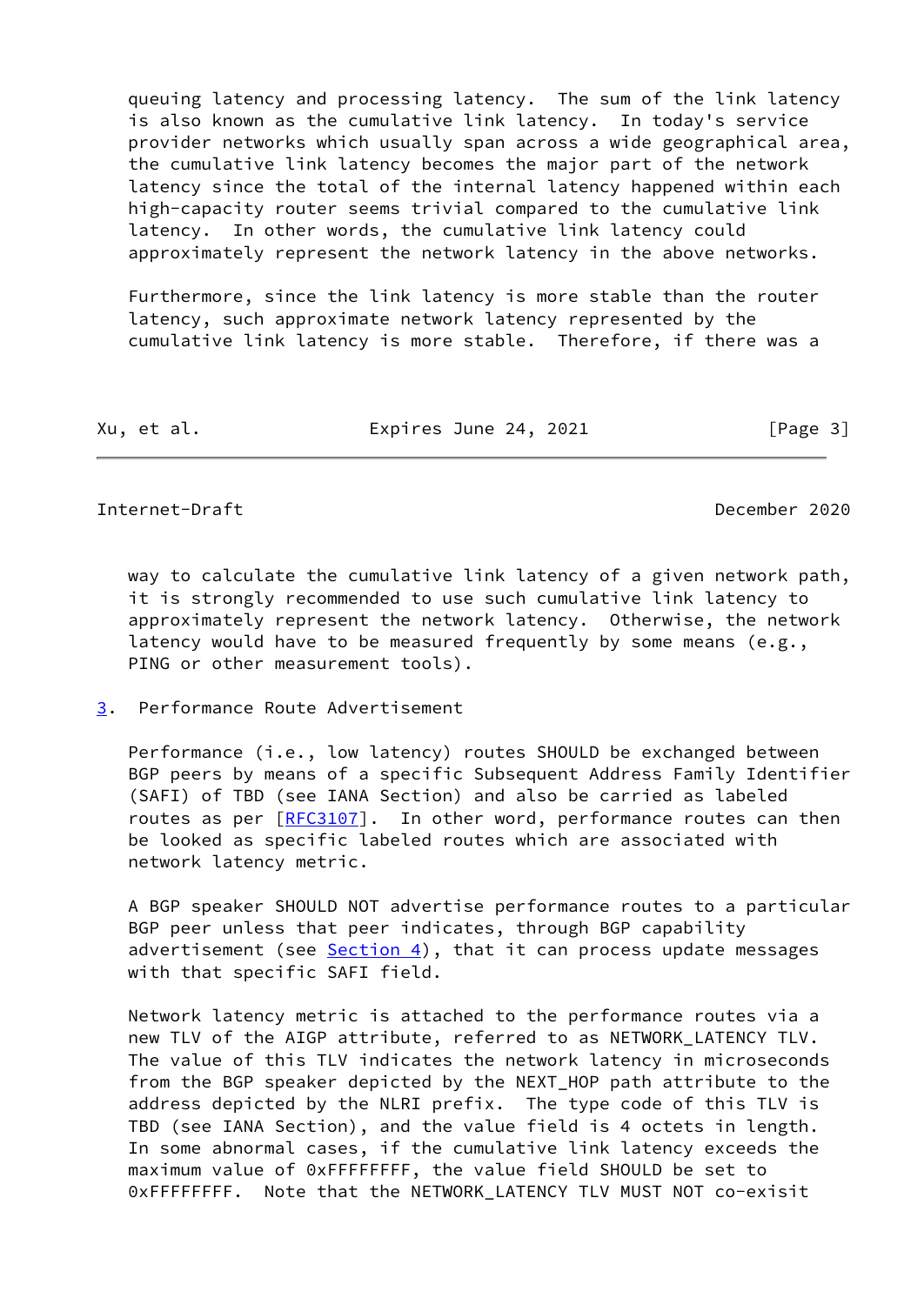with the AIGP TLV within the same AIGP attribute.

 A BGP speaker SHOULD be configurable to enable or disable the origination of performance routes. If enabled, a local latency value for a given to-be-originated performance route MUST be configured to the BGP speaker so that it can be filled to the NETWORK\_LATENCY TLV of that performance route.

 A BGP speaker that is enabled to process NETWORK\_LATENCY, but it was not provisioned with the local latency value SHOULD remove the NETWORK\_LATENCY attribute when it advertises the corresponding route downstream.

 When distributing a performance route learnt from a BGP peer, if this BGP speaker has set itself as the NEXT\_HOP of such route, the value of the NETWORK LATENCY TLV SHOULD be increased by adding the network latency from itself to the previous NEXT\_HOP of such route. Otherwise, the NETWORK\_LATENCY TLV of such route MUST NOT be modified.

Xu, et al. Expires June 24, 2021 [Page 4]

### <span id="page-4-1"></span>Internet-Draft December 2020

 As for how to obtain the network latency to a given BGP NEXT\_HOP is outside the scope of this document. However, note that the path latency to the NEXT HOP SHOULD approximately represent the network latency of the exact forwarding path towards the NEXT\_HOP. For example, if a BGP speaker uses a Traffic Engineering (TE) Label Switching Path (LSP) from itself to the NEXT\_HOP, rather than the shortest path calculated by Interior Gateway Protocol (IGP), the latency to the NEXT HOP SHOULD reflect the network latency of that TE LSP path, rather than the IGP shortest path. In the case where the latency to the NEXT HOP could not be obtained due to some reason(s), that latency SHOULD be set to 0xFFFFFFFF by default.

 To keep performance routes stable enough, a BGP speaker SHOULD use a configurable threshold for network latency fluctuation to avoid sending any update which would otherwise be triggered by a minor network latency fluctuation below that threshold.

### <span id="page-4-0"></span>[4](#page-4-0). Capability Advertisement

 A BGP speaker that uses multiprotocol extensions to advertise performance routes SHOULD use the Capabilities Optional Parameter, as defined in [[RFC5492\]](https://datatracker.ietf.org/doc/pdf/rfc5492), to inform its peers about this capability.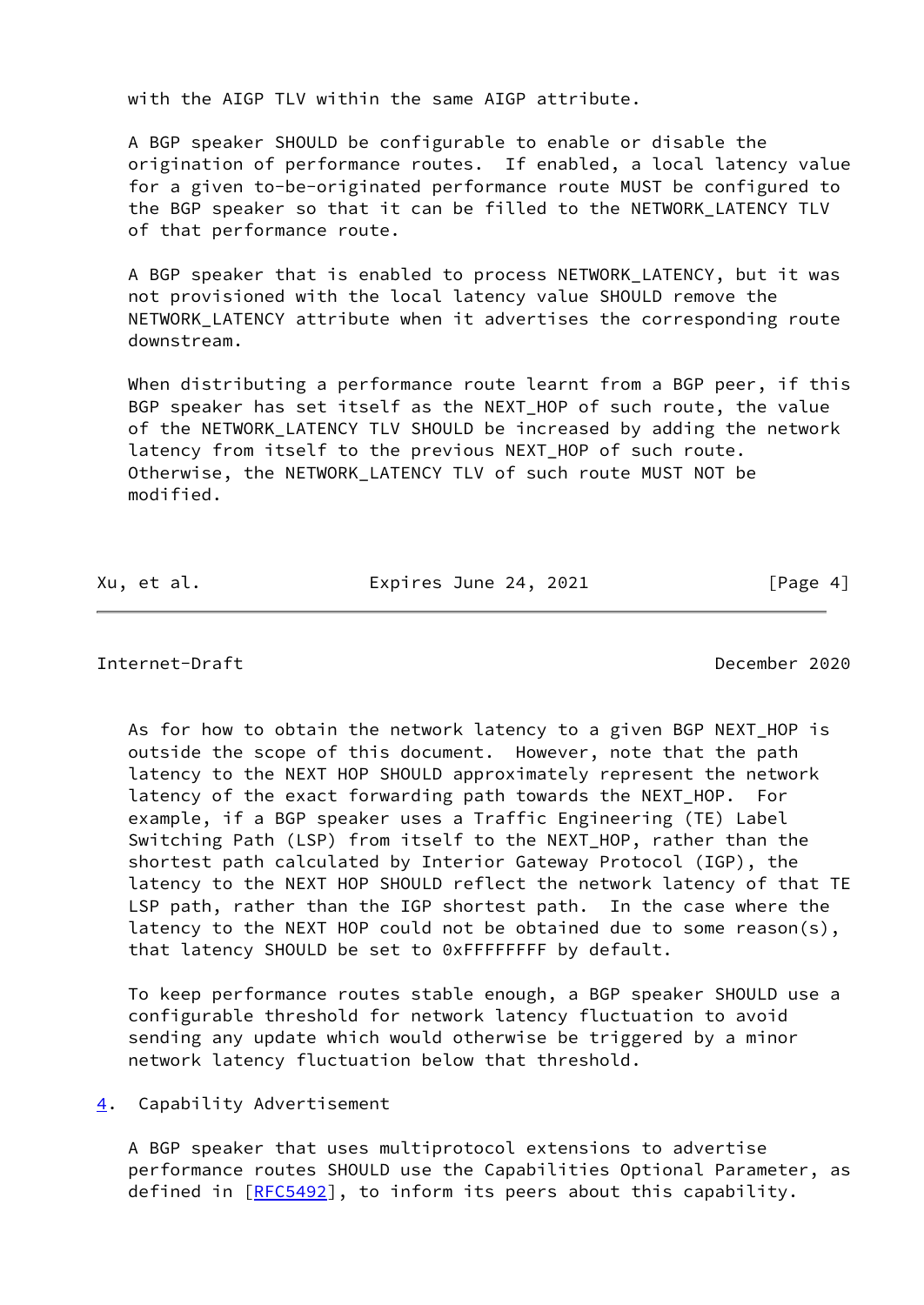The MP\_EXT Capability Code, as defined in [[RFC4760](https://datatracker.ietf.org/doc/pdf/rfc4760)], is used to advertise the (AFI, SAFI) pairs available on a particular connection.

 A BGP speaker that implements the Performance Routing Capability MUST support the BGP Labeled Route Capability, as defined in [\[RFC3107](https://datatracker.ietf.org/doc/pdf/rfc3107)]. A BGP speaker that advertises the Performance Routing Capability to a peer using BGP Capabilities advertisement [[RFC5492](https://datatracker.ietf.org/doc/pdf/rfc5492)] does not have to advertise the BGP Labeled Route Capability to that peer.

<span id="page-5-0"></span>[5](#page-5-0). Performance Route Selection

 Performance route selection only requires the following modification to the tie-breaking procedures of the BGP route selection decision (phase 2) described in [\[RFC4271](https://datatracker.ietf.org/doc/pdf/rfc4271)]: network latency metric comparison SHOULD be executed just ahead of the AS-Path Length comparison step. Prior to executing the network latency metric comparison, the value of the NETWORK\_LATENCY TLV SHOULD be increased by adding the network latency from the BGP speaker to the NEXT\_HOP of that route.

 The Loc-RIB of the performance routing paradigm is independent from that of the vanilla routing paradigm. Accordingly, the routing table of the performance routing paradigm is independent from that of the vanilla routing paradigm. Whether the performance routing paradigm or the vanilla routing paradigm would be applied to a given packet is a local policy issue which is outside the scope of this document.

Xu, et al. Expires June 24, 2021 [Page 5]

#### <span id="page-5-2"></span>Internet-Draft December 2020

 For example, by leveraging the Cos-Based Forwarding (CBF) capability which allows routers to have distinct routing and forwarding tables for each type of traffic, the selected performance routes could be installed in the routing and forwarding tables corresponding to high priority traffic.

<span id="page-5-1"></span>[6](#page-5-1). Deployment Considerations

This section is not normative.

Enabling the performance-based BGP routing at large (i.e., among domains that do not belong to the same administrative entity) may be conditioned by other administrative settlement considerations that are out of scope of this document. Nevertheless, this document does not require nor exclude activating the proposed route selection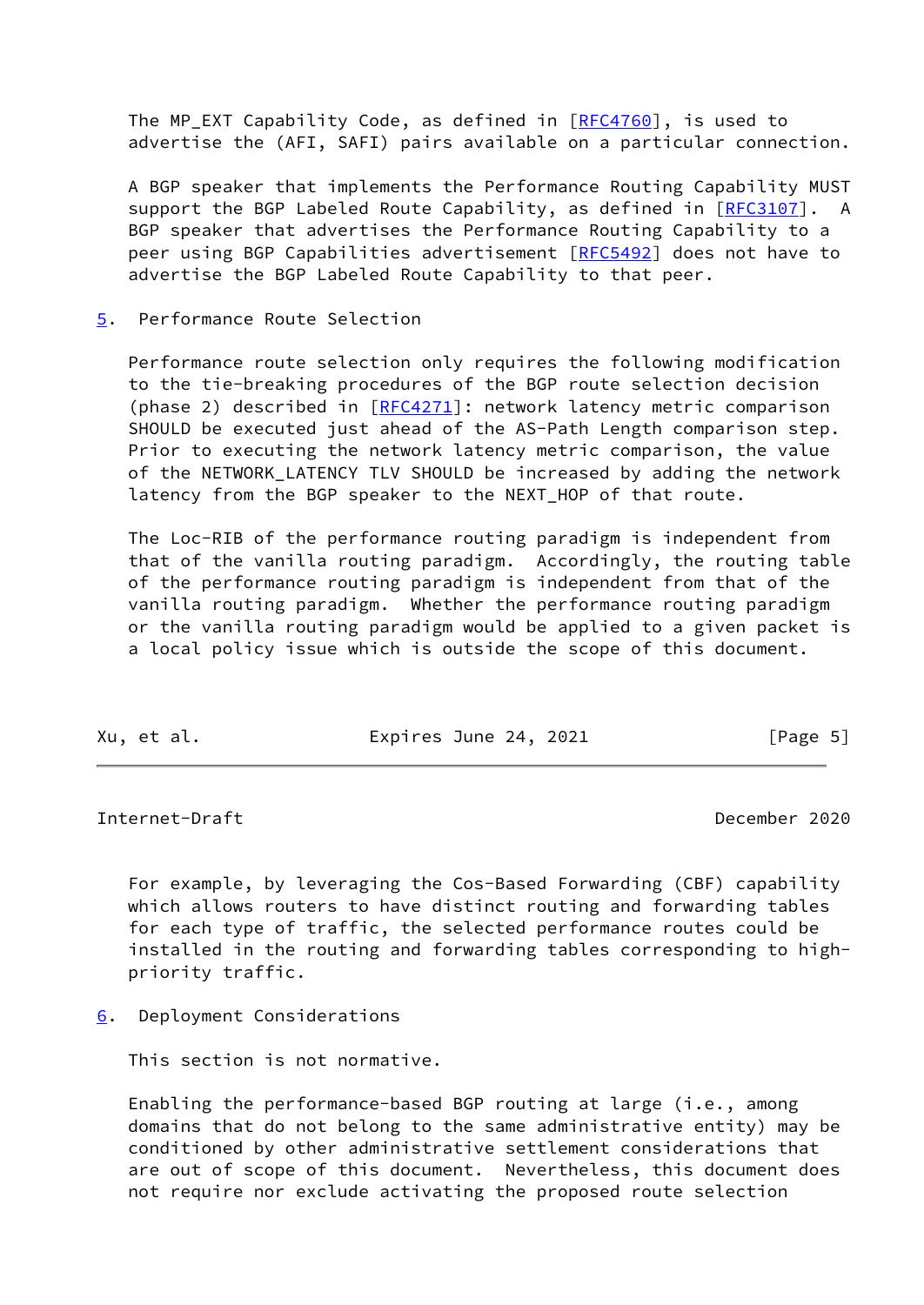scheme between domains that are managed by distinct administrative entities.

 The main deployment case targeted by this specification is where involved domains are managed by the same administrative entity. Concretely, this performance-based BGP routing mechanism can advantageously be enabled in a multi-domain environment, where all the involved domains are operated by the same administrative entity so that the processing of the low latency routes can be consistent throughout the domains. Besides security considerations that may arise (and which are further discussed in **Section 9**), there is indeed a need to consistently enforce a low-latency-based BGP routing policy within a set of domains that belong to the same administrative entity. This is motivated by the processing of traffic which is of very different nature and which may have different QoS requirements. Moreover, the combined use of BGP-inferred low latency information with traffic engineering tools that would lead to the computation and the establishment of traffic-engineered LSP paths between "low latency"-enabled BGP peers based upon the manipulation of the Unidirectional Link delay sub-TLV [[RFC7810](https://datatracker.ietf.org/doc/pdf/rfc7810)] [\[RFC7471](https://datatracker.ietf.org/doc/pdf/rfc7471)] would contribute to guarantee the overall consistency of the low latency information within each domain. Furthmore, a BGP color extended community could be attached to the performance routes so as to associates a low-latency Segment Routing (SR) LSP towards the BGP NEXT\_HOP with these low-latency BGP routes, in this way, those traffic matching the low-latency BGP routes would be forwarded to the BGP NEXT\_HOP via the low-latency SR LSP towards that BGP NEXT\_HOP.

 In network environments where router reflectors are deployed but next-hop-self is disabled on them, route reflectors usually reflect those received routes which are optimal (i.e., lowest latency) from their perspectives but may not be optimal from the receivers' perspectives. Some existing solutions as described in [\[RFC7911](https://datatracker.ietf.org/doc/pdf/rfc7911)], [I-

Xu, et al. Expires June 24, 2021 [Page 6]

<span id="page-6-0"></span>Internet-Draft December 2020

D.ietf-idr-bgp-optimal-route-reflection] and [\[RFC6774](https://datatracker.ietf.org/doc/pdf/rfc6774)] can be used to address this issue.

 From a network provider perspective, the ability to manipulate low latency routes may lead to different, presumably service-specific designs. In particular, there is a need to assess the impact of using such capability on the overall performance of the BGP peers from a route computation and selection procedure as a function of the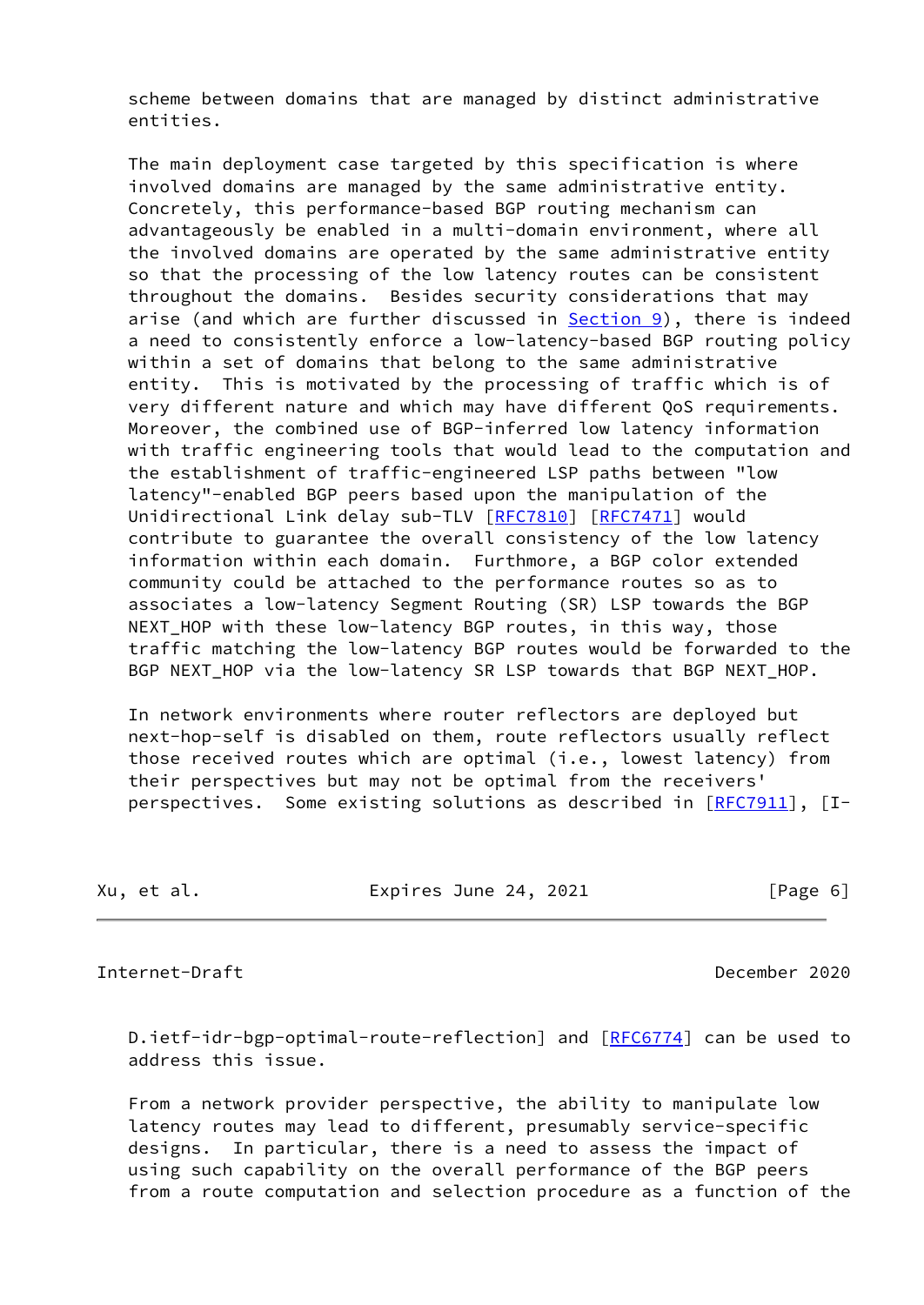tie-breaking operation. A typical use case would consist in selecting low latency routes for traffic that for example pertains to the VoIP, or whose nature demands the selection of the lowest latency route in the Adj-RIB-Out database of the corresponding BGP peers. Typically, live broadcasting services or some e-health services could certainly take advantage of such capability. It is out of scope of this document to exhaustively elaborate on such service-specific designs that are obviously deployment-specific.

<span id="page-7-0"></span>[7](#page-7-0). Contributors

 Ning So Reliance Email: Ning.So@ril.com

 Yimin Shen Juniper Email: yshen@juniper.net

 Uma Chunduri Huawei Email: uma.chunduri@huawei.com

 Hui Ni Huawei Email: nihui@huawei.com

 Yongbing Fan China Telecom Email: fanyb@gsta.com

 Luis M. Contreras Telefonica I+D Email: luismiguel.contrerasmurillo@telefonica.com

Xu, et al. Expires June 24, 2021 [Page 7]

# <span id="page-7-2"></span>Internet-Draft December 2020

<span id="page-7-1"></span>[8](#page-7-1). Acknowledgements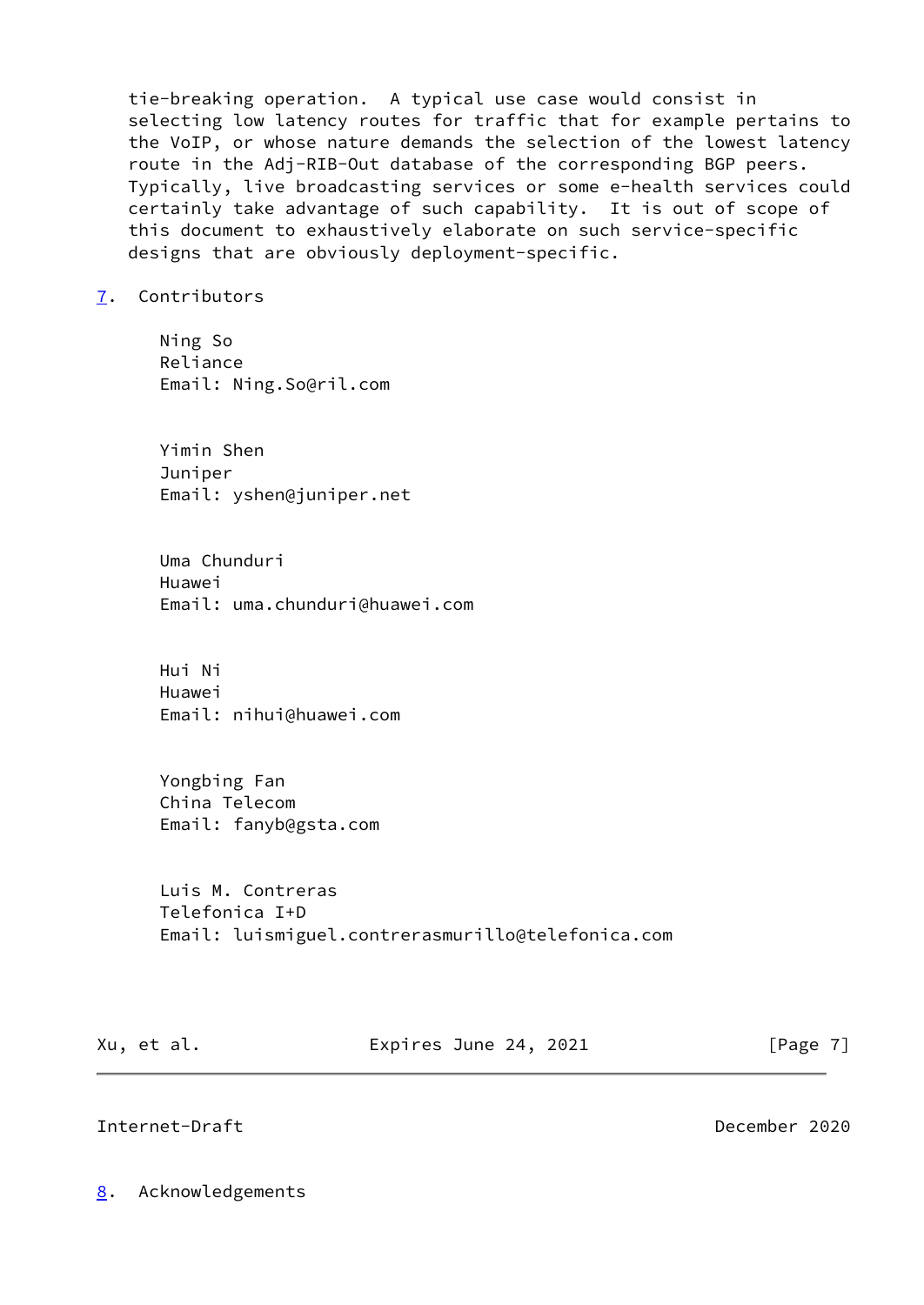Thanks to Joel Halpern, Alvaro Retana, Jim Uttaro, Robert Raszuk, Eric Rosen, Bruno Decraene, Qing Zeng, Jie Dong, Mach Chen, Saikat Ray, Wes George, Jeff Haas, John Scudder, Stephane Litkowski and Sriganesh Kini for their valuable comments on this document. Special thanks should be given to Jim Uttaro and Eric Rosen for their proposal of using a new TLV of the AIGP attribute to convey the network latency metric.

<span id="page-8-0"></span>[9](#page-8-0). IANA Considerations

 A new BGP Capability Code for the Performance Routing Capability, a new SAFI specific for performance routing and a new type code for NETWORK\_LATENCY TLV of the AIGP attribute are required to be allocated by IANA.

<span id="page-8-1"></span>[10.](#page-8-1) Security Considerations

 In addition to the considerations discussed in [\[RFC4271](https://datatracker.ietf.org/doc/pdf/rfc4271)], the following items should be considered as well:

- a. Tweaking the value of the NETWORK\_LATENCY by an illegitimate party may influence the route selection results. Therefore, the Performance Routing Capability negotiation between BGP peers which belong to different administration domains MUST be disabled by default. Furthermore, a BGP speaker MUST discard all performance routes received from the BGP peer for which the Performance Routing Capability negotiation has been disabled.
- b. Frequent updates of the NETWORK\_LATENCY TLV may have a severe impact on the stability of the routing system. Such practice SHOULD be avoided by setting a reasonable threshold for network latency fluctuation.
- <span id="page-8-2"></span>[11.](#page-8-2) References
- <span id="page-8-3"></span>[11.1](#page-8-3). Normative References
	- [RFC2119] Bradner, S., "Key words for use in RFCs to Indicate Requirement Levels", [BCP 14](https://datatracker.ietf.org/doc/pdf/bcp14), [RFC 2119](https://datatracker.ietf.org/doc/pdf/rfc2119), DOI 10.17487/RFC2119, March 1997, <[https://www.rfc-editor.org/info/rfc2119>](https://www.rfc-editor.org/info/rfc2119).
	- [RFC3107] Rekhter, Y. and E. Rosen, "Carrying Label Information in BGP-4", [RFC 3107,](https://datatracker.ietf.org/doc/pdf/rfc3107) DOI 10.17487/RFC3107, May 2001, <[https://www.rfc-editor.org/info/rfc3107>](https://www.rfc-editor.org/info/rfc3107).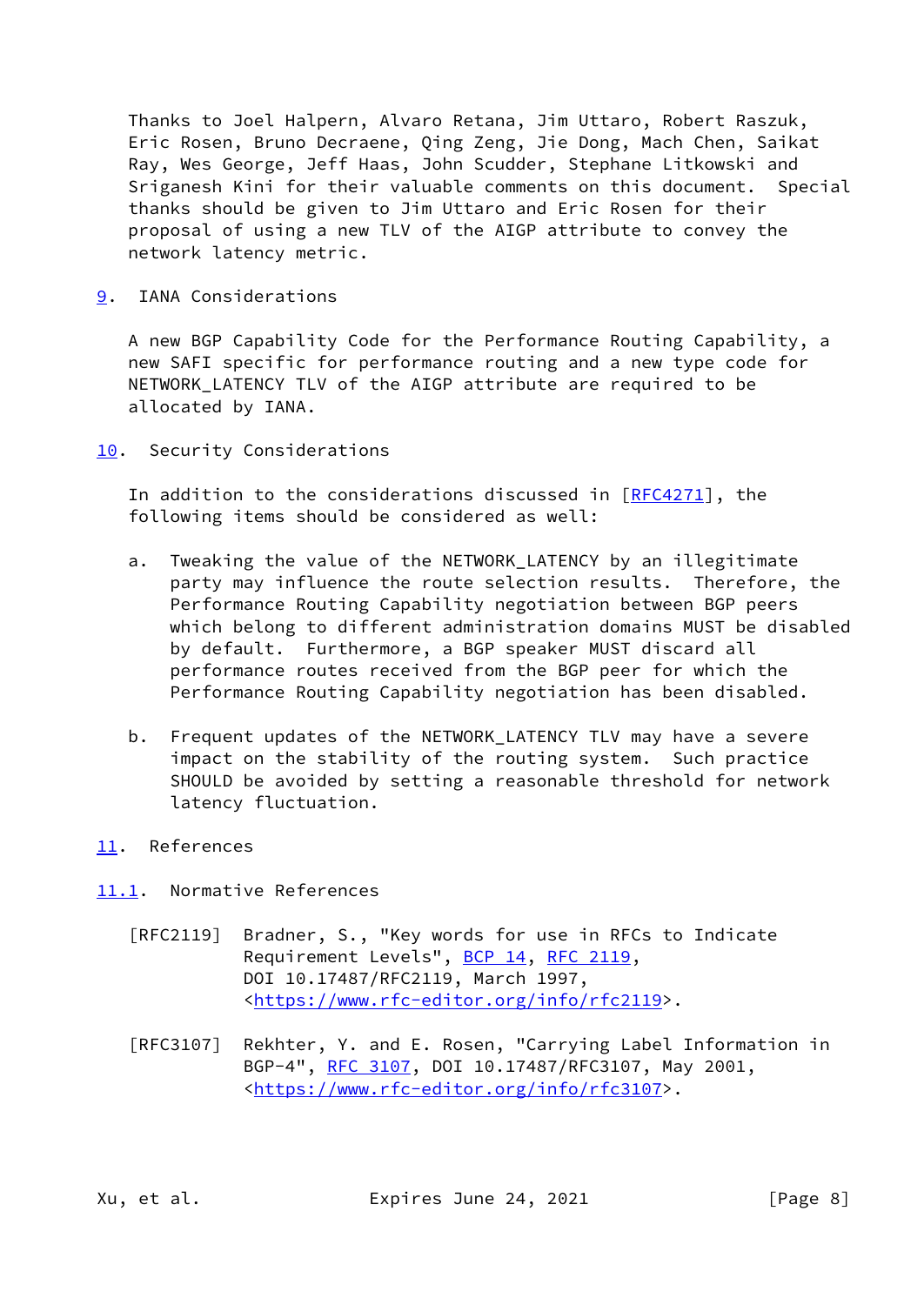### <span id="page-9-1"></span>Internet-Draft December 2020

- [RFC4271] Rekhter, Y., Ed., Li, T., Ed., and S. Hares, Ed., "A Border Gateway Protocol 4 (BGP-4)", [RFC 4271,](https://datatracker.ietf.org/doc/pdf/rfc4271) DOI 10.17487/RFC4271, January 2006, <[https://www.rfc-editor.org/info/rfc4271>](https://www.rfc-editor.org/info/rfc4271).
- [RFC4760] Bates, T., Chandra, R., Katz, D., and Y. Rekhter, "Multiprotocol Extensions for BGP-4", [RFC 4760](https://datatracker.ietf.org/doc/pdf/rfc4760), DOI 10.17487/RFC4760, January 2007, <[https://www.rfc-editor.org/info/rfc4760>](https://www.rfc-editor.org/info/rfc4760).
- [RFC5492] Scudder, J. and R. Chandra, "Capabilities Advertisement with BGP-4", [RFC 5492](https://datatracker.ietf.org/doc/pdf/rfc5492), DOI 10.17487/RFC5492, February 2009, [<https://www.rfc-editor.org/info/rfc5492](https://www.rfc-editor.org/info/rfc5492)>.
- <span id="page-9-0"></span>[11.2](#page-9-0). Informative References
	- [I-D.ietf-idr-bgp-optimal-route-reflection] Raszuk, R., Cassar, C., Aman, E., Decraene, B., and K. Wang, "BGP Optimal Route Reflection (BGP-ORR)", [draft](https://datatracker.ietf.org/doc/pdf/draft-ietf-idr-bgp-optimal-route-reflection-21) [ietf-idr-bgp-optimal-route-reflection-21](https://datatracker.ietf.org/doc/pdf/draft-ietf-idr-bgp-optimal-route-reflection-21) (work in progress), June 2020.
	- [I-D.ietf-spring-segment-routing-policy] Filsfils, C., Talaulikar, K., Voyer, D., Bogdanov, A., and P. Mattes, "Segment Routing Policy Architecture", [draft](https://datatracker.ietf.org/doc/pdf/draft-ietf-spring-segment-routing-policy-09) [ietf-spring-segment-routing-policy-09](https://datatracker.ietf.org/doc/pdf/draft-ietf-spring-segment-routing-policy-09) (work in progress), November 2020.
	- [RFC2679] Almes, G., Kalidindi, S., and M. Zekauskas, "A One-way Delay Metric for IPPM", [RFC 2679,](https://datatracker.ietf.org/doc/pdf/rfc2679) DOI 10.17487/RFC2679, September 1999, <[https://www.rfc-editor.org/info/rfc2679>](https://www.rfc-editor.org/info/rfc2679).
	- [RFC3630] Katz, D., Kompella, K., and D. Yeung, "Traffic Engineering (TE) Extensions to OSPF Version 2", [RFC 3630,](https://datatracker.ietf.org/doc/pdf/rfc3630) DOI 10.17487/RFC3630, September 2003, <[https://www.rfc-editor.org/info/rfc3630>](https://www.rfc-editor.org/info/rfc3630).
	- [RFC5305] Li, T. and H. Smit, "IS-IS Extensions for Traffic Engineering", [RFC 5305](https://datatracker.ietf.org/doc/pdf/rfc5305), DOI 10.17487/RFC5305, October 2008, [<https://www.rfc-editor.org/info/rfc5305](https://www.rfc-editor.org/info/rfc5305)>.
	- [RFC6774] Raszuk, R., Ed., Fernando, R., Patel, K., McPherson, D., and K. Kumaki, "Distribution of Diverse BGP Paths", [RFC 6774,](https://datatracker.ietf.org/doc/pdf/rfc6774) DOI 10.17487/RFC6774, November 2012, <[https://www.rfc-editor.org/info/rfc6774>](https://www.rfc-editor.org/info/rfc6774).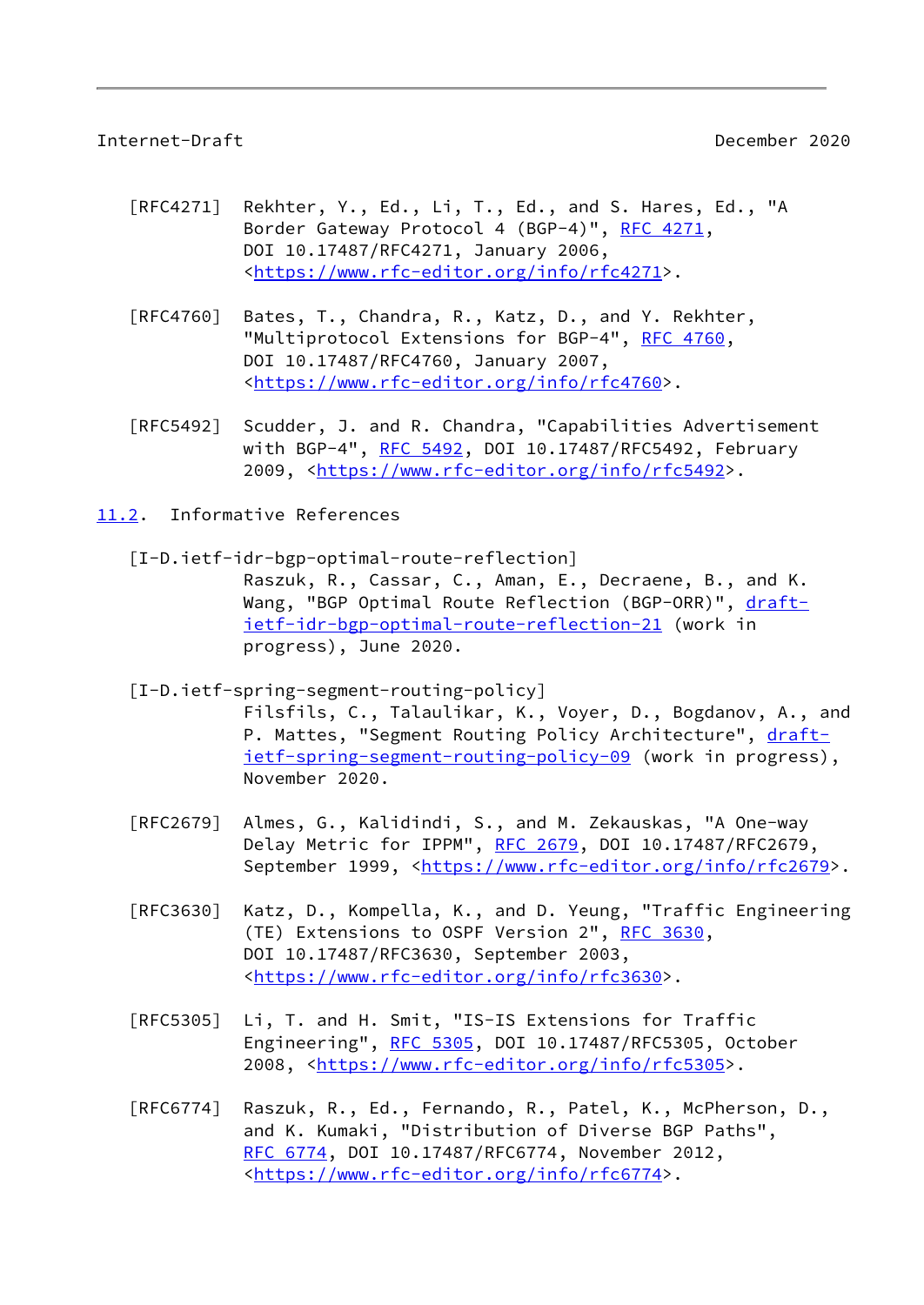#### <span id="page-10-0"></span>Internet-Draft December 2020

- [RFC7471] Giacalone, S., Ward, D., Drake, J., Atlas, A., and S. Previdi, "OSPF Traffic Engineering (TE) Metric Extensions", [RFC 7471](https://datatracker.ietf.org/doc/pdf/rfc7471), DOI 10.17487/RFC7471, March 2015, <[https://www.rfc-editor.org/info/rfc7471>](https://www.rfc-editor.org/info/rfc7471).
- [RFC7810] Previdi, S., Ed., Giacalone, S., Ward, D., Drake, J., and Q. Wu, "IS-IS Traffic Engineering (TE) Metric Extensions", [RFC 7810,](https://datatracker.ietf.org/doc/pdf/rfc7810) DOI 10.17487/RFC7810, May 2016, <[https://www.rfc-editor.org/info/rfc7810>](https://www.rfc-editor.org/info/rfc7810).
- [RFC7911] Walton, D., Retana, A., Chen, E., and J. Scudder, "Advertisement of Multiple Paths in BGP", [RFC 7911](https://datatracker.ietf.org/doc/pdf/rfc7911), DOI 10.17487/RFC7911, July 2016, <[https://www.rfc-editor.org/info/rfc7911>](https://www.rfc-editor.org/info/rfc7911).

Authors' Addresses

 Xiaohu Xu Alibaba, Inc

Email: 13910161692@qq.com

 Shraddha Hegde Juniper

Email: shraddha@juniper.net

 Ketan Talaulikar Cisco

Email: ketant@cisco.com

 Mohamed Boucadair France Telecom

Email: mohamed.boucadair@orange.com